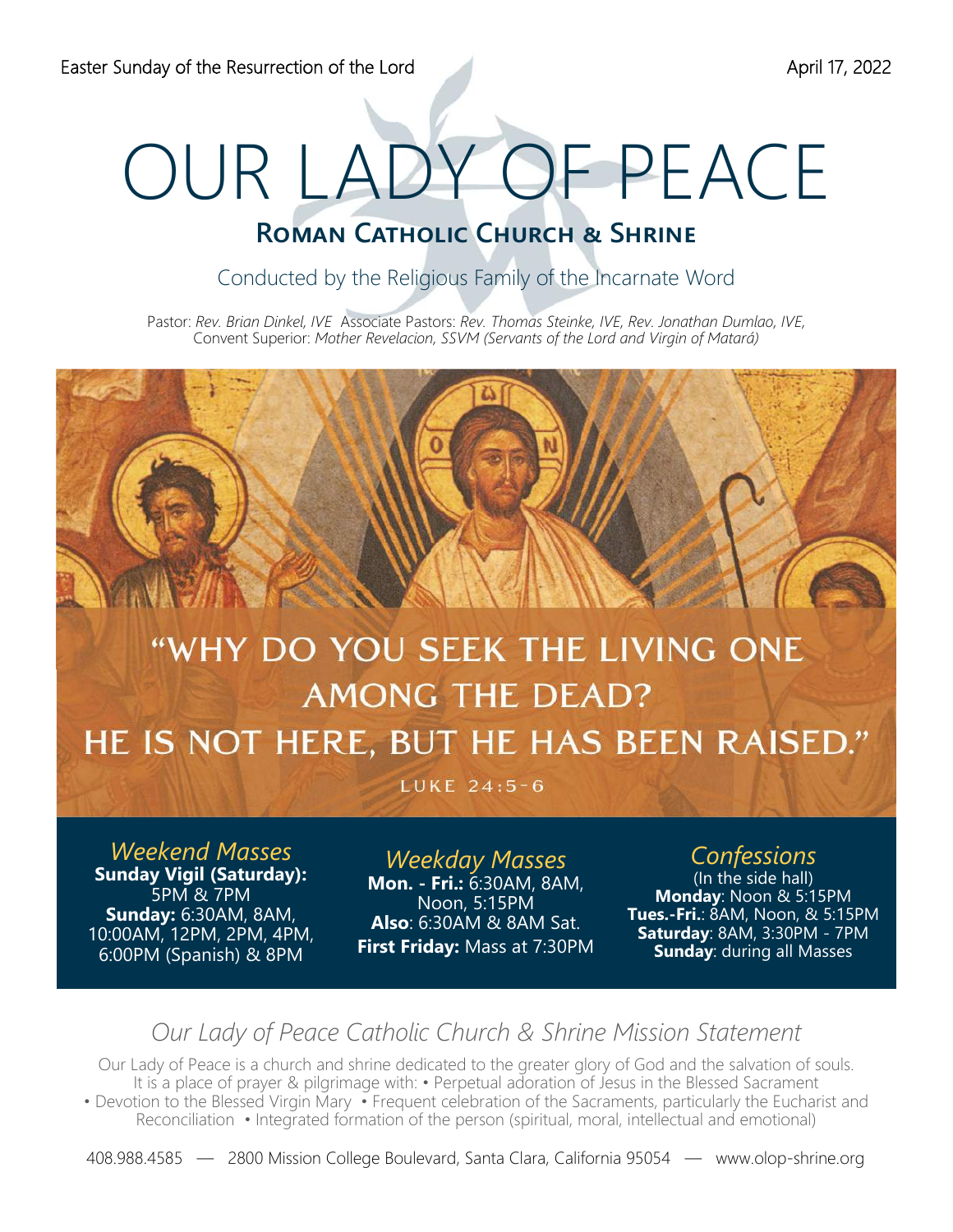

 $F$  **PASTOR'S DESK** *Easter 2022 - Don't Be Happy; Be Super Happy!* 

Dear Friends,

Are you happy about Easter? Why are you happy about it?

This may seem like a strange title and series of questions for an Easter Sunday letter. Wouldn't "This is the day that the Lord has made, let us rejoice and be glad!" be more appropriate? Perhaps even just more simply, "Happy Easter!" would be more appropriate. Why bother us with questions? After all, it's Easter is it not?! Yes, it is Easter, but why should it matter to you?

I think everyone knows that it is a day to celebrate and that it is a day of joy and it matters that Christ rose from the dead. This might be a pretty typical response, but does the response get much beyond that? Something so great, something so incredible, something so impactful, and reality -changing, should mark us as deeply as possible. This penetration, however, cannot be done by natural means alone. In other words, if I were to try and hype you up about how great the Easter celebration should be, would still not be enough. It is a supernatural event. The happiness and joy of this day is not a merely natural one; it is supernatural.

You might ask, "well, what's the difference?"

Natural happiness can be characterized as when one feels loved or appreciated, which produces natural feelings of consolation. When we are successful at an endeavor or do something new and exciting, these usually produce feelings of natural happiness. So, dressing up nicely, going out to an event like Easter Sunday Mass, getting brunch with family and then taking the day easy sounds delightful and in fact it is. Actually, the Church wants you to do that every single Sunday, because in her mind every single Sunday is a celebration of the Resurrection!

Spiritual happiness on the other hand goes deeper. Ven. Fulton Sheen describes spiritual happiness as "the serenity of temperament in the midst of the changing situations of life, like that of a mountain when a storm sweeps it away. That is why a man who does not have his soul rooted in the Divine overstretches every problem. He cannot apply his full potential to anything because he is preoccupied with too many things." (A Way to Happiness, c. 4) More than a passing attitude, spiritual joy is a habit and state of being that is more permanent and puts difficult things in their proper perspective.

The happiness that we are offered on this day is based on the fact that there should be no greater reason for happiness than the Resurrection of Christ—His victory is our victory.

For this reason, our joy, if it is to be permanent, cannot be worldly. What Sheen says here about priests can be equally applied to all Christians, "Worldliness is always sad, because if we lose the ball of this world, we are miserable. The holier we are, the less sad we are. And if today there are sad priests, it is not because 'the world is full of problems' whenever has it been without problems?—it is because the priest has lost the transparency of faith." (Those Mysterious Priests, c. 15) In the sense, the one who he has lost that ability to see God's providence in the events of this world and of his life in particular grows sad. This is why we say that our joy is supernatural.

Easter, i.e., the Paschal Mysteries of our Lord (The Passion, Death and Resurrection), lifts us above our ups-and-downs and misery to the supernatural plane. Fulton Sheen said: "If an act of contrition had to be translated into a facial expression, it would be a smile... If one does not know that one is wounded one can never rejoice to be healed." (Ibid.)

This bring us to the real heart of the matter: "it depends upon grace!"

Therefore, for those who have not been to confession for a long time or regularly, I invite you to "to rediscover [...] the beauty and joy of the sacrament of Penance" as an occasion to experience "the consoling joy of forgiveness." What greater joy can we think about than that of a clear conscience! Heaven itself rejoices over this event, "I tell you, in just the same way there will be more joy in heaven over one sinner who repents than over ninety-nine righteous people who have no need of repentance." (Lk 15,7)

Moreover, we can say that the Resurrection of Christ is not only a cause of joy for the Lord, but also for the redeemed, since it allows us to make our own the words of the psalm, "Then our mouth was filled with laughter and our lips with shouts of joy." (Ps 126,2)

Well, I know that we have covered a lot of ground here. I want to leave you with two practical take-aways: 1. Make confession a regular and frequent part of your life—it will bring you joy; 2. Celebrate every Sunday as if it were Easter Sunday—the Church looks at it in this way.

"It is Easter which returns week by week, celebrating Christ's victory over sin and death, […] it is the day which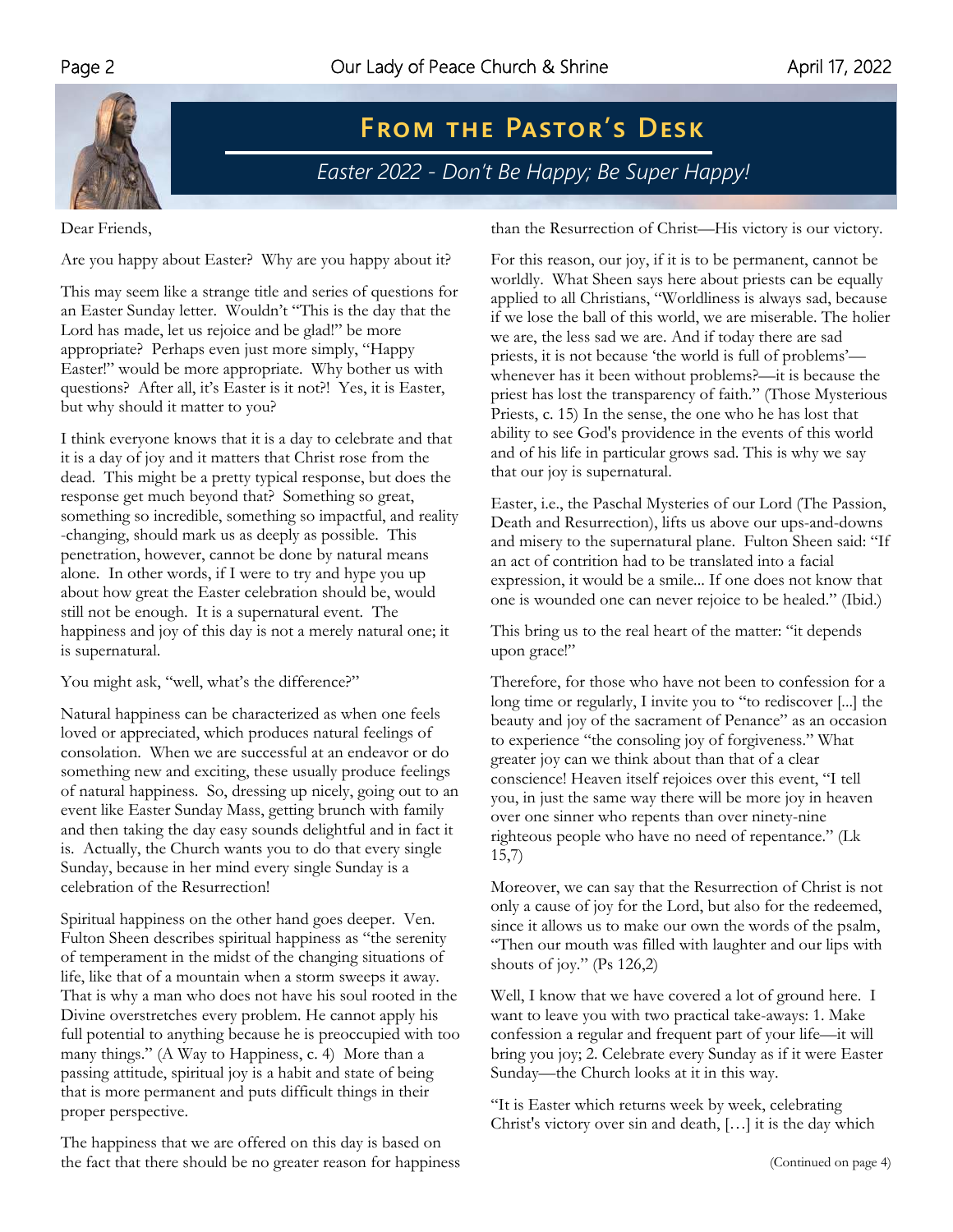## $W$ **ELCOME TO OUR LADY OF PEACE!**

We invite you to join our parish family! Please come to the parish office to fill out a registration form, or register online at: www.olop-shrine.org

**We are always open to volunteers** to help facilitate Mass, so if you are able to help, please contact the office at info@olop-shrine.org ————–———————

## **Marian Consecration for Children**

All children are invited to participate in the Marian Consecration for Children, beginning on Sunday, May 1st. For information, please see page 4.

#### ————–——————— **Easter Parish Celebration**

Join the parish for our annual Easter celebration on Saturday, April 23rd from 3pm to 8pm!

#### ————–——————— **Come & See for young women**

————–———————

This experience is for young women (18-30) who are interested in learning more about the religious vocation as missionaries within our Religious Family of the Incarnate Word. For more info, see page 7.

## **Job Opening: Administrative Assistant**

Our parish has a job opening for an administrative assistant. Please see page 7 for the job description summary and please contact the parish office for more information or to apply.

## MASS GUIDELINES

**Per county and diocesan protocols, masks are not required, but recommended.** 

- Proof of vaccination will not be required or requested.
- Meetings, events, and receptions will resume soon.
- Catechetical and Youth Ministry Guidelines for catechetical and youth ministry will follow the guidelines for schools.
- The Diocese will continue to evaluate our protocols during the year and is hopeful that we will further loosen restrictions in the future.

## **Please, for the safety of our parish, remain at home if you have COVID symptoms.**

**Follow our daily devotions online! For more info & resources, please go to linktr.ee/OLOPshrine**

If you've have any questions or concerns with the Mass intentions, please email: info@olop-shrine.org

## ANNOUNCEMENTS MASS INTENTIONS

| Saturday, April 16th |                                                      |  |  |  |  |
|----------------------|------------------------------------------------------|--|--|--|--|
| $8:00 \text{ pm}$    | Easter Vigil Mass                                    |  |  |  |  |
| Sunday, April 17th   |                                                      |  |  |  |  |
| $5:00 \text{ am}$    | Easter Dawn Mass                                     |  |  |  |  |
| 6:30 am              | +Victorino Salamanca, Special Intentions             |  |  |  |  |
| 8:00 am              | Maria Dela Rima, Thanksgiving                        |  |  |  |  |
| $10:00 \text{ am}$   | Von Victor Salamanca, Special Intentions             |  |  |  |  |
| Noon                 | +Lita Haryati                                        |  |  |  |  |
| 2:00 pm              | Santiago Family, Special Intentions                  |  |  |  |  |
| 4:00 pm              | Vinsensius Mulyadi Tjong                             |  |  |  |  |
| 6:00 pm              | Spanish Collective Mass                              |  |  |  |  |
| $8:00$ pm            | For the People                                       |  |  |  |  |
| Monday, April 18th   |                                                      |  |  |  |  |
| $6:30 \text{ am}$    | Addison H. Levin, Birthday                           |  |  |  |  |
| $8:00 \text{ am}$    | Collective Mass                                      |  |  |  |  |
| Noon                 | +Ursulina, Death Anniversary                         |  |  |  |  |
| 5:15 pm              | Brandon Alvarez & Amado B. III, Birthday             |  |  |  |  |
| Tuesday, April 19th  |                                                      |  |  |  |  |
| 6:30 am              | +Ursulina & +Victorino Salamanca, Special Intentions |  |  |  |  |
| 8:00 am              | Collective Mass                                      |  |  |  |  |
| Noon                 | Debbie & Stephanie Licurse, Special Intentions       |  |  |  |  |
| 5:15 pm              | Ariana D'mello                                       |  |  |  |  |
|                      | Wednesday, April 20th                                |  |  |  |  |
| $6:30 \text{ am}$    | Maria Silva, Thanksgiving                            |  |  |  |  |
| 8:00 am              | Collective Mass                                      |  |  |  |  |
| Noon                 | +Heriberto Jesus Valencia S.                         |  |  |  |  |
| 5:15 pm              | Josephine Lin, Thanksgiving                          |  |  |  |  |
| Thursday, April 21st |                                                      |  |  |  |  |
| $6:30 \text{ am}$    | Jennifer Escalera, Birthday                          |  |  |  |  |
| 8:00 am              | Collective Mass                                      |  |  |  |  |
| Noon                 | Laurel & Joe Moran, Special Intentions               |  |  |  |  |
| 5:15 pm              | +Hipolito Esposo                                     |  |  |  |  |
| Friday, April 22nd   |                                                      |  |  |  |  |
| 6:30 am              | Eileen Nora Mailhot, Birthday                        |  |  |  |  |
| 8:00 am              | Collective Mass                                      |  |  |  |  |
| Noon                 | +Cy Ng, Death Anniversary                            |  |  |  |  |
| 5:15 pm              | Nga Nguyen, Health                                   |  |  |  |  |
| Saturday, April 23rd |                                                      |  |  |  |  |
| 8:00 am              | Collective Mass                                      |  |  |  |  |
| $5:00$ pm            | +Idelfonsa Esposo                                    |  |  |  |  |
| 7:00 pm              | Aki Salazar, Birthday                                |  |  |  |  |
|                      |                                                      |  |  |  |  |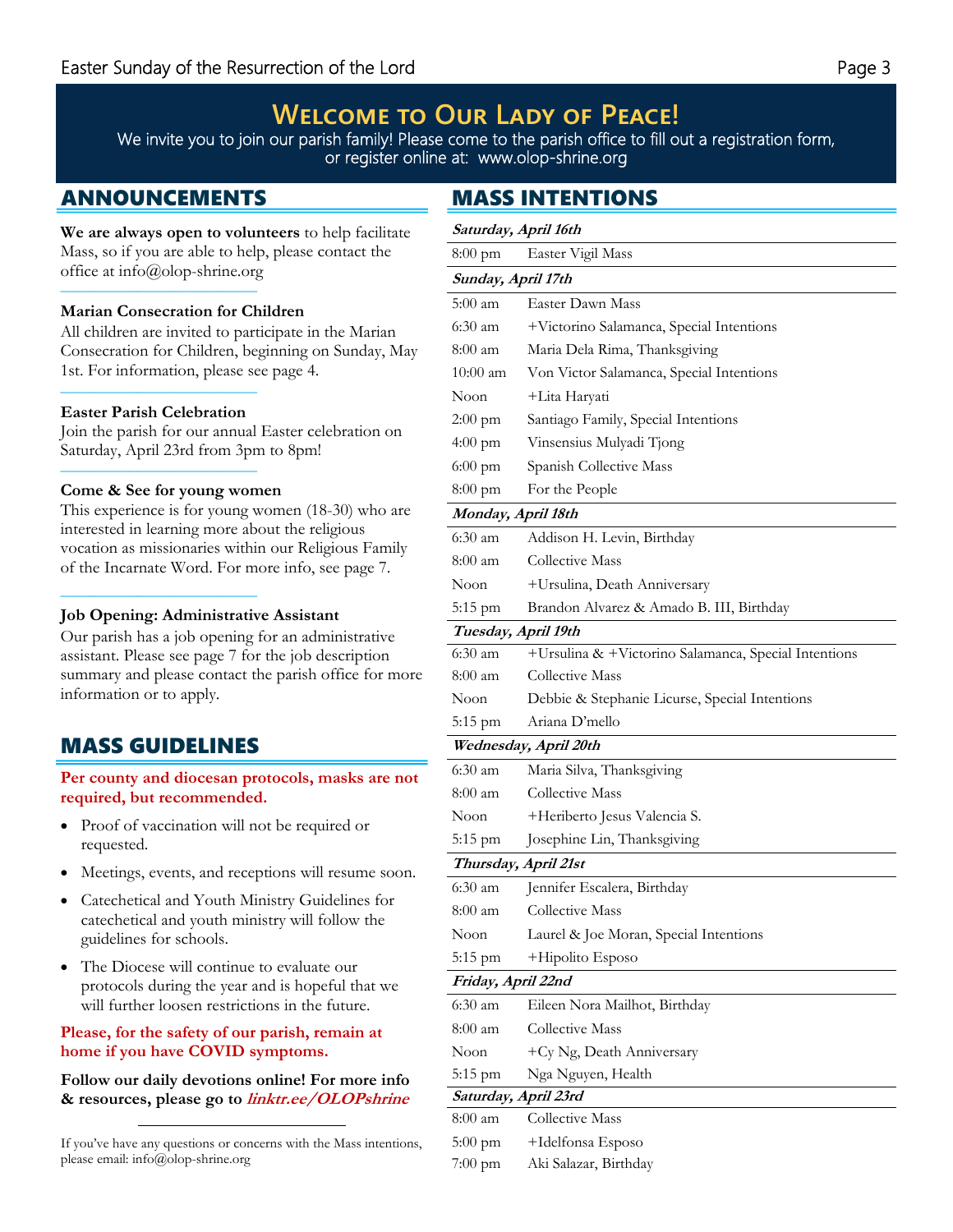## WEEKLY COLLECTIONS

| Weekend of March 13th |                   |    |          |  |  |  |
|-----------------------|-------------------|----|----------|--|--|--|
| Saturday              | $5:00 \text{ pm}$ | \$ | 3,024.00 |  |  |  |
|                       | 7:00 pm           | \$ | 710.00   |  |  |  |
| Sunday                | $6:30$ am         | \$ | 1,371.00 |  |  |  |
|                       | $8:00$ am         | \$ | 1,395.00 |  |  |  |
|                       | $10:00$ am        | \$ | 4,474.00 |  |  |  |
|                       | Noon              | \$ | 3,549.00 |  |  |  |
|                       | $2:00$ pm         | \$ | 2,551.00 |  |  |  |
|                       | $4:00 \text{ pm}$ | \$ | 1,887.00 |  |  |  |
|                       | $6:00 \text{ pm}$ | \$ | 2,441.00 |  |  |  |
|                       | $8:00 \text{ pm}$ | \$ | 2,249.15 |  |  |  |

Weekly Collection Total: \$23,651.15 Second Collection for Black and Indian Missions: \$6,409.00

## THIS WEEK'S READINGS

**Sunday, Apr. 17th: Easter Sunday of the Resurrection of the Lord**  Acts 10:34a, 37-43 / Col 3:1-4 or 1 Cor 5:6b-8 / Jn 20:1-9 or Lk 24:1-12

**Monday, Apr. 18th: Monday within the Octave of Easter**  Acts 2:14, 22-33 / Mt 28:8-15

**Tuesday, Apr. 19th: Tuesday within the Octave of Easter**  Acts 2:36-41 / Jn 20:11-18

**Wednesday, Apr. 20th: Wednesday within the Octave of Easter**  Acts 3:1-10 / Lk 24:13-35

**Thursday, Apr. 21st: Thursday within the Octave of Easter**  Acts 3:11-26 / Lk 24:35-48

**Friday, Apr. 22nd: Friday within the Octave of Easter**  Acts 4:1-12 / Jn 21:1-14

**Saturday, Apr. 23rd: Saturday within the Octave of Easter**  Acts 4:13-21 / Mk 16:9-15

## FROM THE PASTOR'S DESK (CONTINUED)

recalls in grateful adoration the world's first day and looks forward in active hope to "the last day", when Christ will come in glory (cf. Acts 1:11; 1 Th 4:13-17) and all things will be made new (cf. Rev 21:5). (St. John Paul II, Dies Domini, n.1)

Mary, Our Lady of Peace, pray for us, Fr. Brian

book and recite daily prayers.

#### Marian Consecration FOR CHILDREN (5-12 YRS) & YOUTH (GRADES 7-12) ACCORDING TO ST. LOUIS-MARIE GRIGNION DE MONTFORT Important Dates: How to register? **Starting Day for Youth:** Register at Our Lady of Sunday, April 10, 2022 **Peace Catechism Office** during these open hours: **Starting Day for Children:** Sunday, May 1, 2022 Tues. & Thurs.: 6pm - 8:15pm Wed.: 4pm - 5:30pm Day of Consecration for Saturdays: 9am - 10:45am **Children & Youth:** Friday, May 13, 2022 or online at: www.consecrationgroup.org  $What To Do$ " True devotion to Mary is tender; that is Pick up the Consecration to say, full of confidence in her, like a Preparation book from the child's confidence in his loving mother." **Catechism Office** -St. Louis Marie Grignion de Montfort. For 33 days, those preparing for the consecration to Jesus through Mary will take time every day to For more information, go to read along in their consecration www.consecrationgroup.org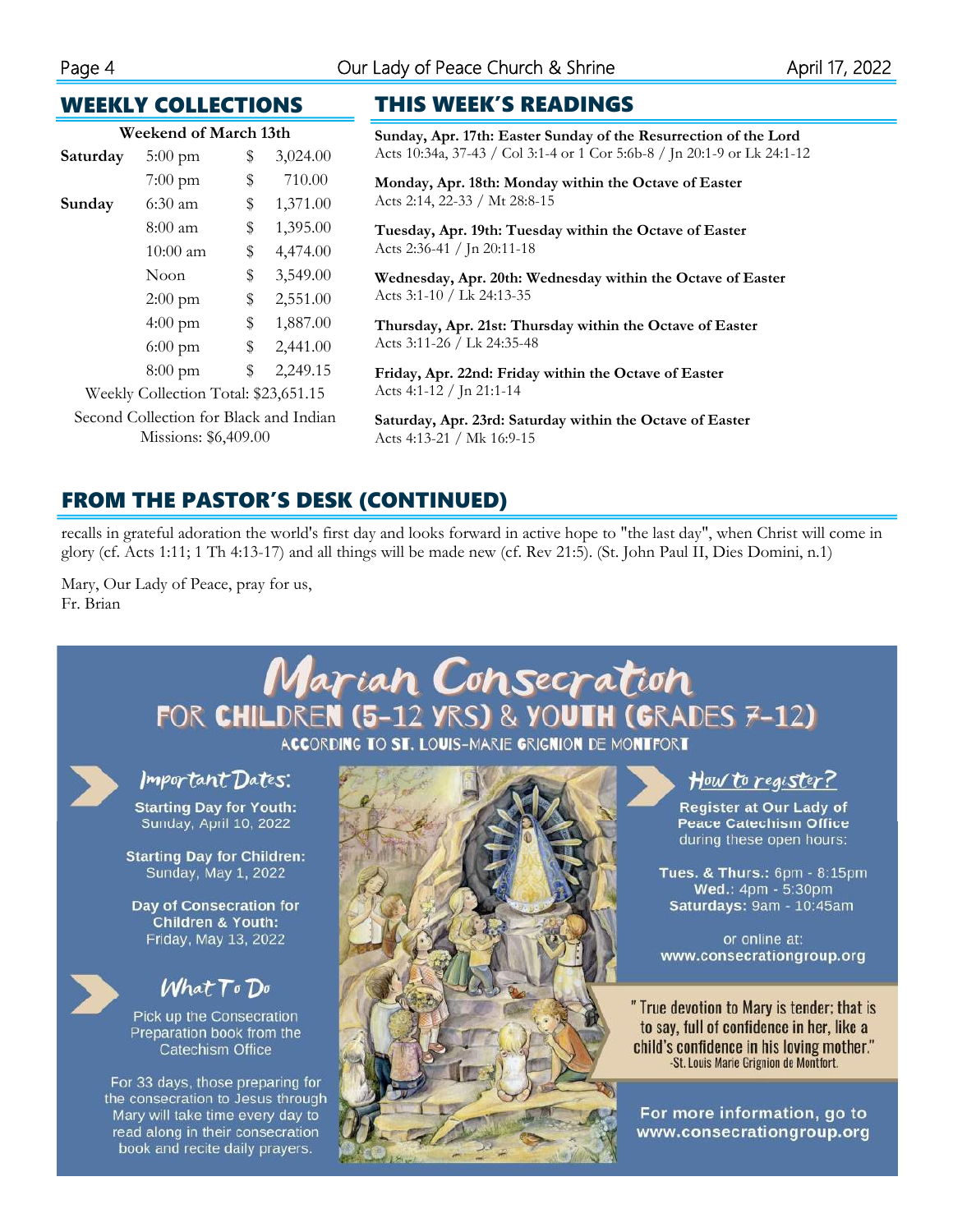## ANNUAL DIOCESAN APPEAL



| <b>HOUR YOU, OLDE ADA DUITUIS:</b>          |            |                            |  |  |  |  |
|---------------------------------------------|------------|----------------------------|--|--|--|--|
| Our Lady of Peace Parish Goal: \$378,422.00 |            |                            |  |  |  |  |
|                                             | \$ Pledged | │ % of Goal │ # of Pledges |  |  |  |  |

**1/1/22 - 4/5/22 \$350,690.00 92.7% 547** 





Call 408-983-0293 for more information

## **Easter Schedule 2022**

**Easter Monday through Easter Saturday —** April 18th to April 23rd

Masses

6:30am, 8:00am, 12 Noon, 5:15pm

3pm - Divine Mercy Chaplet Novena:

Day 4 - "Those who do not believe in God and those who do not yet know Me"

Day 5 - "The souls of those who have separated themselves from My Church"

Day 6 - "The meek and humble souls and the souls of little children"

Day 7 - "The souls who especially venerate and glorify My Mercy"

Day 8 - "The souls who are detained in purgatory"

Day 9 - "The souls of who have become lukewarm"

#### **Divine Mercy Sunday** — April 24th

Masses

Saturday Vigil *(*April 23rd*)* – 5pm, 7pm 6:30am, 8am, 10am, 12pm, 2pm, 4pm, 6pm (Español), 8pm Confessions — 7am—9pm 2:00pm — Mass followed by the Divine Mercy Chaplet Novena and Procession

#### **Easter Lilies Donations**

Help our parish as we prepare for the Easter season! Support us with donations to purchase the Easter lilies. Checks and cash donations should be made out to Our Lady of Peace Altar Society and placed in the collections baskets. They may include the names of loved ones that will be placed on the Altar during the Easter Season.

**————** 

Bertin, Nicolas. The Resurrection of Christ. Date Unknown. Oil on panel.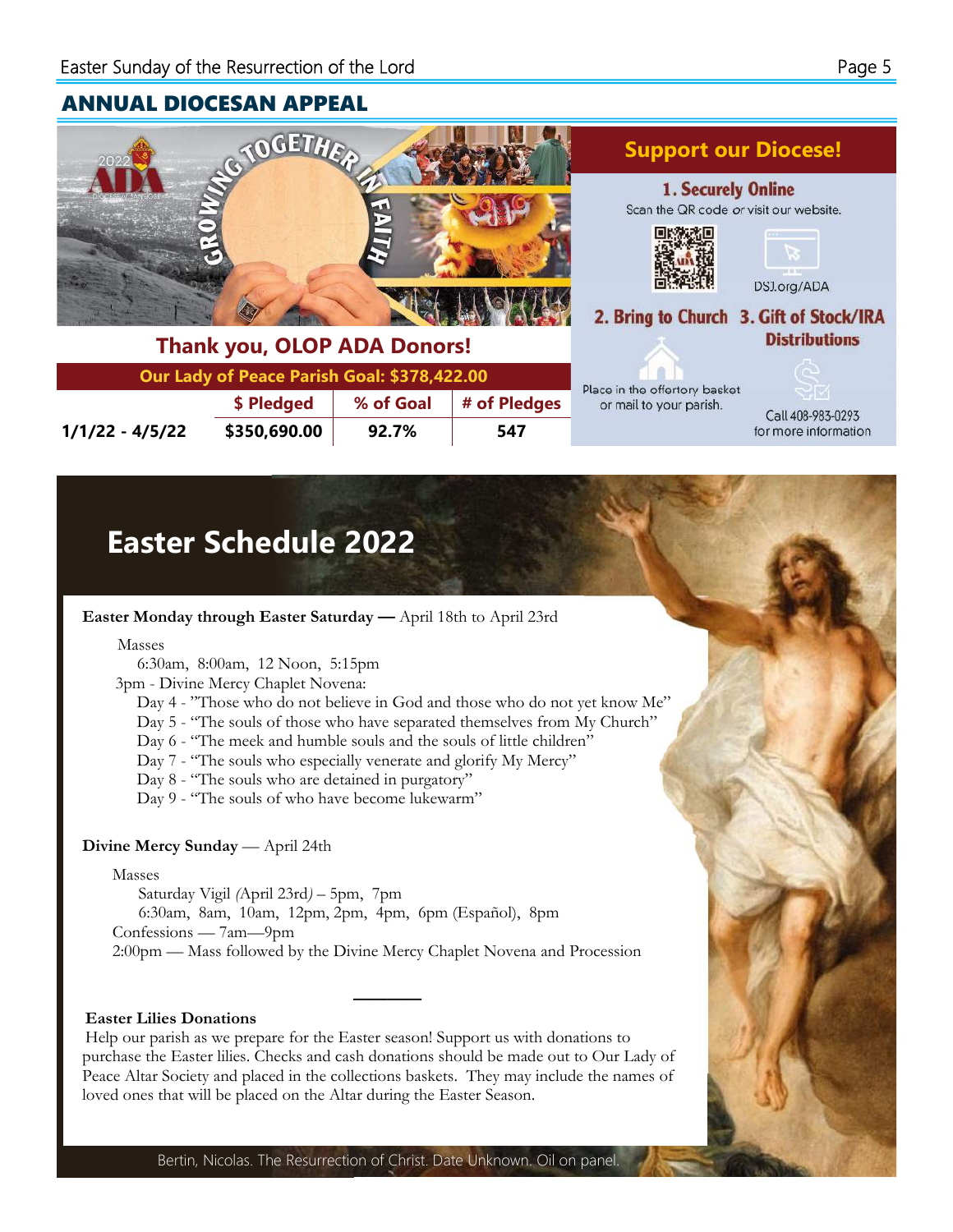

# **OUR LADY OF PEACE GIFT SHOP**





## **Visit our webstore and browse our featured products!**

Order online today!

**www.olopgiftshop.com**

## **OPEN AND ONLINE!**

**Phone: (408) 980 - 9825** 

**———** 

**Open Tuesdays, Thursdays, & Saturdays 1:00pm - 6:00pm, First Fridays 1:00pm - 6:00pm, Sundays 9:00am - 2:00pm** 

Happy Easter! New this week on the webstore: Handcrafted in the U.S.A. and available in 5 assorted finishes, these "floating" votive candle holders are perfect for illumining sacred images in your home prayer space or icon corner.

4.5" x 3.75", includes mounting hardware and clear votive candle holder.

Reg. \$18.00, use discount code: EASTER at checkout this week only to take 20% off!

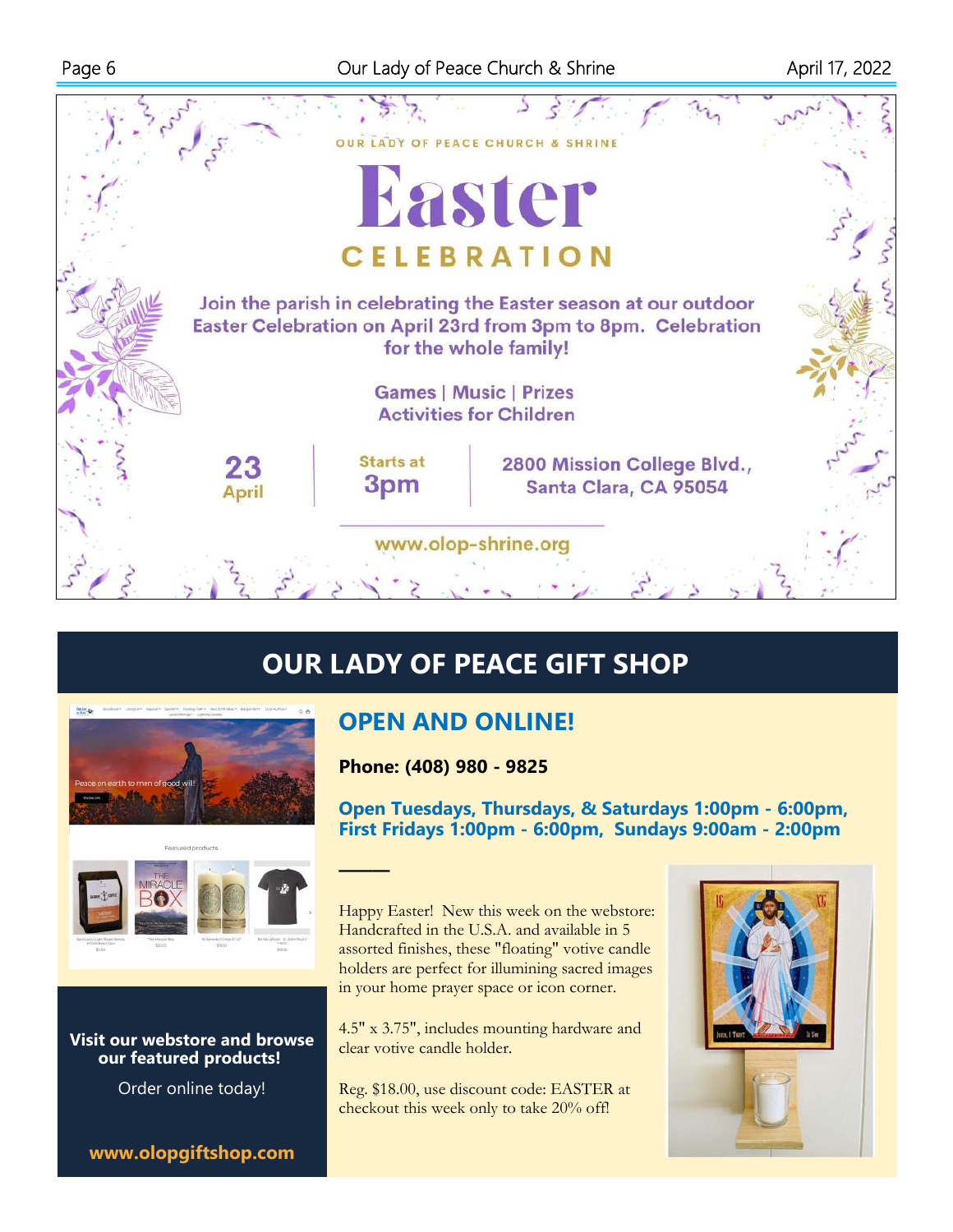

## **FRI APRIL 29 TO SUN MAY 1**

This experience is for young women (18-30) who are interested in learning more about the religious vocation as missionaries within our Religious Family of the Incarnate Word.

This will include talks on our charism, history, missionary life, our Marian spirituality and our contemplative branch, as well as prayer, meals and recreation with the sisters.

Please register here: forms.office.com/r/g9DKDCTvJ or access the form through the QR code above.

## JOB OPENING: ADMIN ASSISTANT

#### **Position Summary:**

Our Lady of Peace is seeking a part-time Administrative Assistant I position responsible for providing a full range of administrative and receptionist services for a large parish organization. Bi-lingual fluency in English & Spanish is required. Will oversee the parish data base system, part time coverage of the reception, and responsibilities in the main office area of the parish. Will ensure that all phone calls and office visits are handled efficiently, professionally, and caring manner, with the desire to minister to all. The position will report directly to the Office Manager and assist the Manager in the orderly operations of the parish office.

## **Hours:**

Primarily Part-Time, T-F 4:00pm-7:00pm and Sat 9am-12pm, but flexible to work weekday mornings as needed on flex-time basis (or as otherwise agreed at time of hire).

Please contact the parish office at info@olop-shrine.org or come to the parish office to apply.





**To Register:**  www.consecrationgroup.org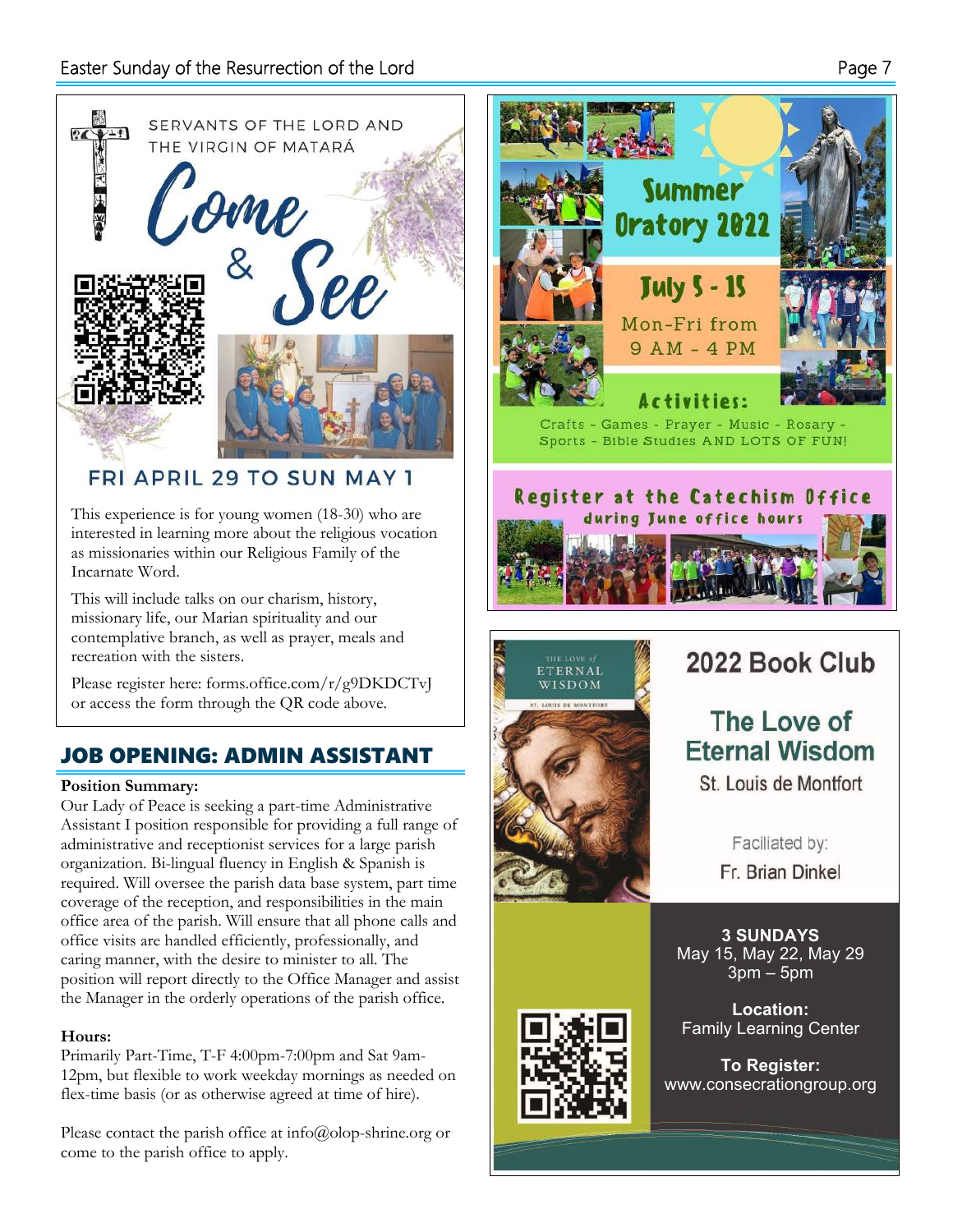## ANNUAL FINANCIAL REPORT (FISCAL YEAR 2020-21)

This annual report is a summary of a several page report submitted to the Diocese this year to show our actual income and expenses. For maximum transparency, the Diocese has electronic access to our books, we are audited by third-party accountants, and we are happy to show the full report to any parishioners who have questions (by appointment).

Our Pastoral Council and Finance Committees are advisory groups who help the Pastor discern what the parish needs and how to fund those needs. This has resulted in a growth in parish stewardship and reflected in the many services offered at Our Lady of Peace Church. If you are interested in having a list of member names for each group, please do contact the rectory office. On behalf of our pastor, Brian Dinkel, IVE, the Pastoral Council, and the Finance Committee, I thank you for your continued devotion and support. May God bless you for your generosity.

Karen Ruiz, Parish Administrator

| <b>Fiscal Year 2020-2021</b>                                                  | <b>Actual</b> | <b>Budget</b> |  |  |
|-------------------------------------------------------------------------------|---------------|---------------|--|--|
| Income                                                                        |               |               |  |  |
| <b>Regular Collections</b>                                                    | \$1,996,244   | \$1,311,000   |  |  |
| Gifts, Donations, & Fundraising                                               | \$1,367,845   | \$956,700     |  |  |
| <b>Investment Earnings</b>                                                    | \$130,925     | \$36,000      |  |  |
| Religious Education Ministry                                                  | \$124,613     | \$127,000     |  |  |
| Gift Shop Net Income (Loss)                                                   | $(\$31,143)$  | \$16,400      |  |  |
| Activities/Organization                                                       |               |               |  |  |
| <b>Total Income</b>                                                           | \$3,588,484   | \$2,447,100   |  |  |
|                                                                               |               |               |  |  |
| <b>Expense</b>                                                                |               |               |  |  |
| Pastoral                                                                      |               |               |  |  |
| (Salary and Health, Retirement & Education expenses for priests)              | \$292,808     | \$325,300     |  |  |
| Parish Administration (Salaries and Expenses)                                 | \$669,900     | \$597,100     |  |  |
| Religious Education Ministry                                                  | \$217,878     | \$222,100     |  |  |
| Liturgy (expenses for Masses, misc. books, and other liturgical celebrations) | \$164,758     | \$189,400     |  |  |
| Diocesan fees and other projects and programs (including master plan          |               |               |  |  |
| study, parish hospitality, young adults and gifts)                            | \$217,603     | \$216,000     |  |  |
| Maintenance - Buildings and Grounds                                           | \$590,543     | \$675,400     |  |  |
| Depreciation                                                                  | \$379,068     | \$381,000     |  |  |
| <b>Fundraising Expense</b>                                                    | \$80,508      | \$40,000      |  |  |
| Parish Insurance and Property Taxes                                           | \$159,309     | \$159,200     |  |  |
| <b>Total Expense</b>                                                          | \$2,772,375   | \$2,805,500   |  |  |
| <b>Net Operating Income (Loss)</b>                                            | \$816,109     | $(*358,400)$  |  |  |

Net Operating Income was \$816,109. Given the uncertainty during the pandemic the Diocese had instructed the Parishes to be conservative on income and reduce expenses. The Parish collections and donations exceeded expectations while the Parish operated on a restricted budget resulting in the large net operating income for Fiscal Year 2020-21.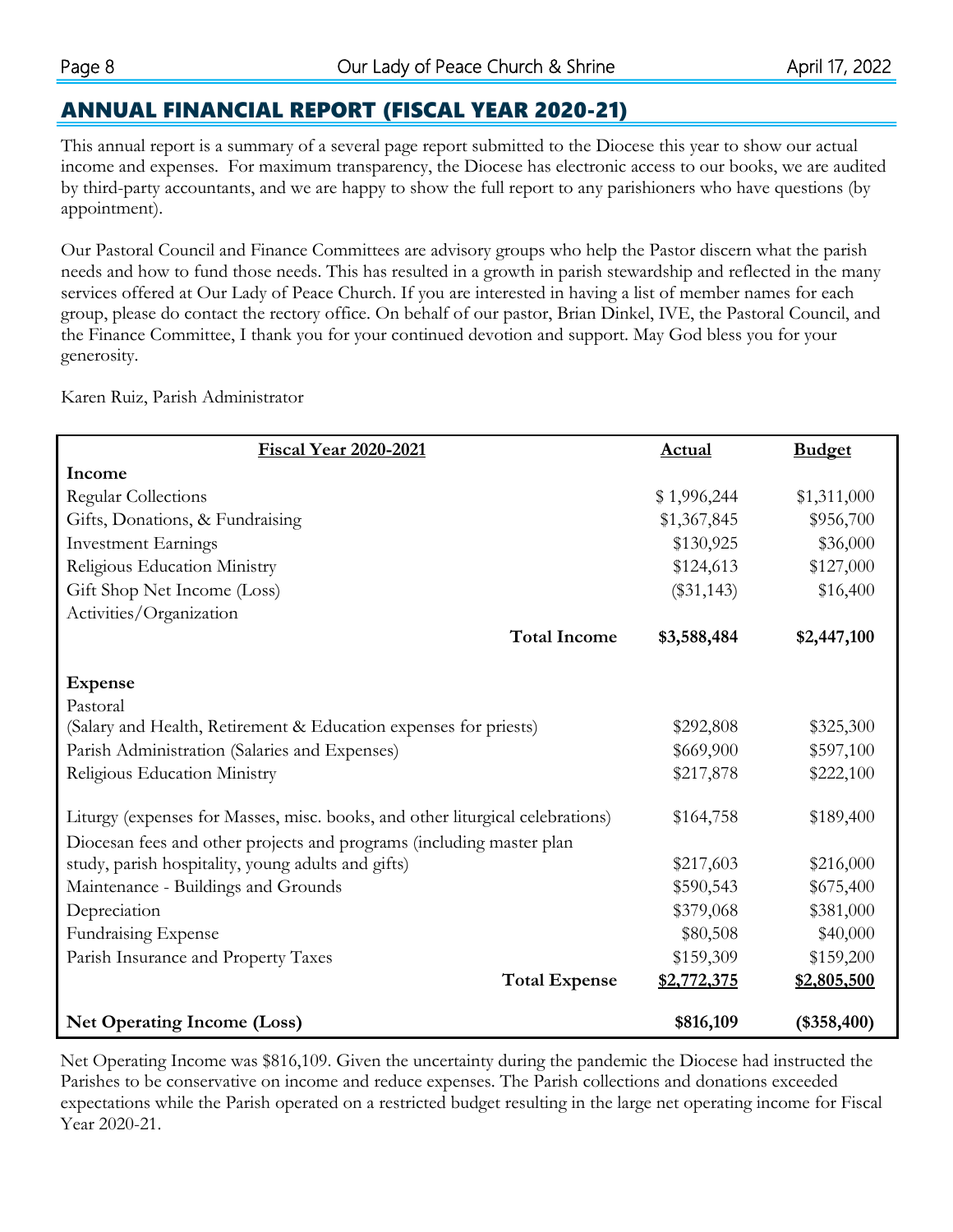## **OCEAN OF MERCY**

At the dawn of the twentieth century, three voices rose up from Poland to proclaim an urgent message, a message powerful enough to alter the course of an age plunging into spiritual darkness. This true story examines and chronicles the phenomenal lives and spiritual legacy of St. Faustina Kowalska, St. Maximilian Kolbe, and Pope St. John Paul II, modern day "Apostles of Mercy."



**It's FREE and EASY to Register!** Go to **www.formed.org**, click sign up, and enter the Parish Access Code: GK2VDM or Parish Address (2800 Mission College Blvd.)

## PARISH REGISTRATION

#### **Are You a Registered Parishioner?**

**If you are over the age of 18 and attend Mass here regularly, we encourage you to register as a member of Our Lady of Peace parish.** 

### **Three main reasons why registering is important:**

#### **1. Make Sacrament prep easier when the time comes.**

Infant baptisms, religious education registration, being a godparent/sponsor for baptisms or confirmations, and especially getting married (whether you are getting married at this parish, another parish, or having an international Catholic wedding) all involve record of parish participation. If you're not a registered parishioner, this will greatly delay the process.

#### **2. Letters of Recommendation**

Sometimes there are occasions where letters of recommendations are needed from your parish pastor (ie Catholic school enrollment, scholarships, godparent eligibility, etc.). If you're not registered, we cannot provide this letter to you or your family.

### **3. If we as a parish do not know who is out there, how can we serve the needs of all?**

This includes single people or young families who may not see the need to register.

**———** 

**Anyone, regardless of where they live** (even though the Diocese is divided into parish geographical areas), **is welcome to register at OLOP.** 

**Please note: there is a three (3) month waiting period**  from the date of registration before being considered a fullfledged registered parishioner. Any requests for pastor signatures on any forms, letters, or wedding preparation paperwork will not be processed within the 3 months.

Registering is easy! Visit the parish office, or call the office and leave a voicemail at 408-988-4585, or email info@olopshrine.org to request a registration form.

**———** 

## DIOCESE & COMMUNITY NEWS

**New Eucharistic Movie hits U.S. theaters for One Day Only:** ALIVE is a Spanish produced documentary film with English subtitles that brings forward the compelling testimony of five men and women with four unique stories of how their lives were transformed by the True Presence of Jesus Christ in the Eucharist: God alive. The film will open nationwide in the United States for one-night-only on Monday, April 25th (Monday after Divine Mercy) AND it is showing on five screens in Santa Clara County.

**40 Hours for the Lord: May 6-8, 2022,** Spend time with Jesus, asking Him to bless our Diocese for more vocations to the priesthood and consecrated life candidates. Opening Mass on Friday, May 6 at our Lady of Guadalupe until the closing Mass on Sunday, May 8 with Bishop Oscar Cantú.

**May 20 – 21** – Building a Culture of Community: Equipping Leaders of Mental Health Ministry **May** 26 St. Pius X Award Celebration **June 27-July 1 DYR 2022** Youth Retreat at Tahoe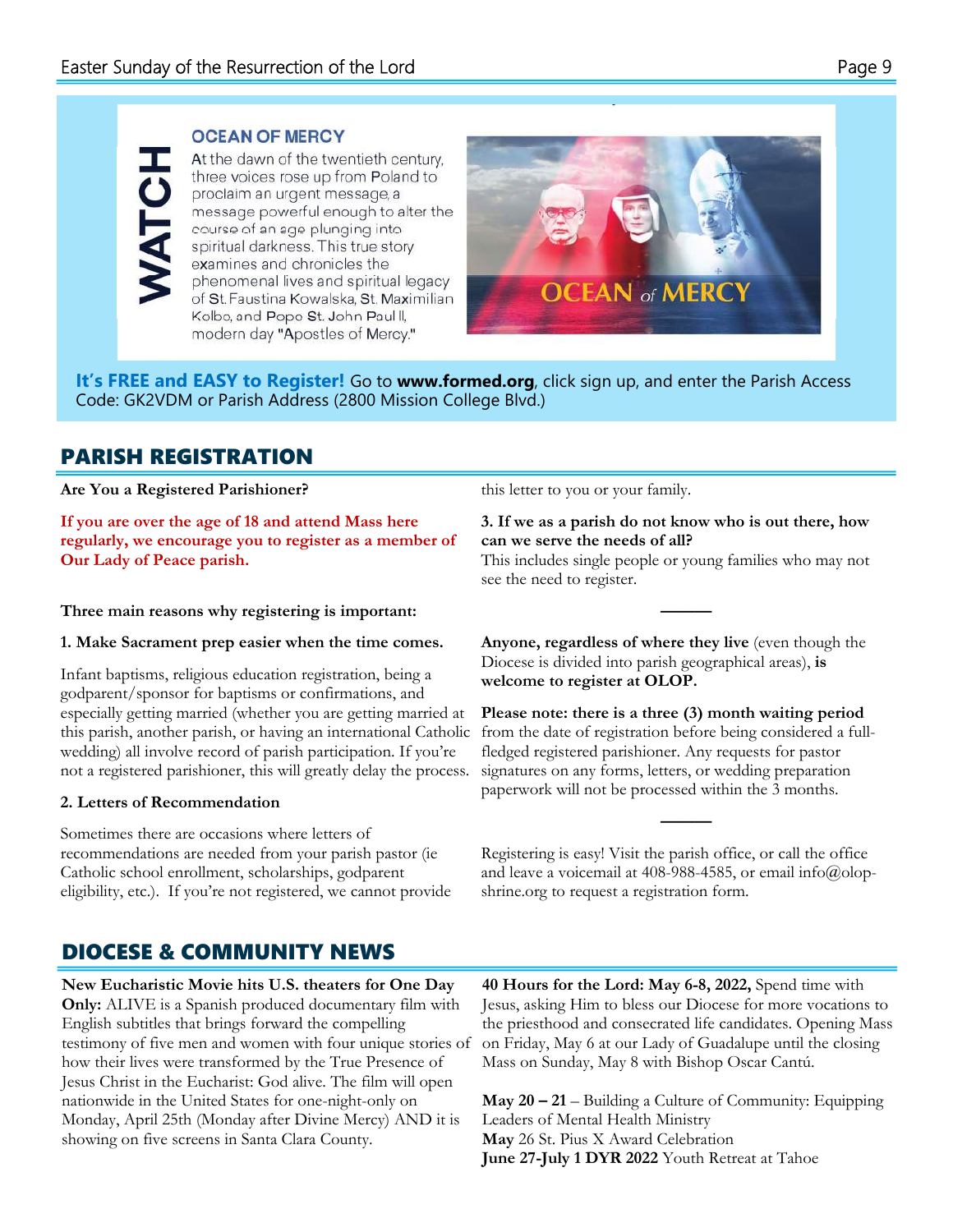**RECTORY OFFICE** Phone: (408) 988 - 4585

Closed Sunday & Saturday **———————————** 

Phone: (408) 980 - 9825

Open Sundays 9am-2pm, Tuesdays, Thursdays, and Saturdays 1pm-6pm,

Closed Mondays, Wednesdays & Fridays For further questions, please email orders@olopgiftshop.com **———————————** 

and First Fridays 1pm-6pm

Phone: (408) 988 - 4585 ext. 1214 Currently Closed until further notice **——————————— ST. VINCENT DE PAUL**

Currently closed to walk ins. Please call voicemail number. Phone: 1-800-557-1961

Office Hours: Monday to Friday 1pm to 4pm

**GIFT SHOP**

**LIBRARY**

# **Visit Our Lady of Peace on the Web!**

*Follow us on Social Media: @OLOPShrine* 



# *Parish Information*

#### **CATECHISM OFFICE**

Phone: (408) 988 - 7648 Tuesday & Thursday: 6:30pm – 8:15pm Wednesday: 4:00pm – 5:30pm Friday: OFFICE CLOSED Saturday: 9:00am – 10:45am Contact: Sr. Maria Foy, SSVM catechismoffice@olop-shrine.org

#### **ADULT RELIGIOUS EDUCATION OFFICE**

**———————————** 

Email: adult.edu@olop-shrine.org Contact: M. Revelacion, SSVM

#### **——————————— BAPTISM**

- If your child is 6 years old or younger, please contact the rectory office.
- If your child is 7 years old or older and needs to be baptized, please contact the catechism office.
- Baptisms are held every First Saturday of the month in English and Second Saturday of the month in Español.

**MATRIMONY**

Please begin your wedding preparation at least 6 months in advance. Contact: Ms. Genevieve Van Tuyl Phone: (669) 208-3405 Email: genevieve.vantuyl@dsj.org

#### **FUNERALS**

For all funeral arrangements please contact the Rectory Office. Contact: Ms. Genevieve Van Tuyl Phone: (669) 208-3405 Email: genevieve.vantuyl@dsj.org **———————————** 

## **FACILITIES RESERVATIONS**

**———————————** 

**———————————** 

Our facilities are available for reservation requests at this time. Please contact our office.

#### **ALTAR WORKERS ROSTER (APRIL 23RD)**

Helen Hovland, Claudia Loy, Nancy Caesar

# *For More Information*

right:

**Mass & Prayer Livestreams,** go to: *bit.ly/olop-online* 

#### **Mass & Confession Times,** go to:

*bit.ly/olop-mass-times*  or scan the QR code to the right:

**Requesting Mass Intentions,** go to: bit.ly/olop-mass-requests or scan the QR code to the right:

**Information on COVID-19 Measures at our parish** go to: **linktr.ee/OLOPshrine** or scan the QR code to the right:





bit.ly/olopupdates or scan the QR code to the right:

**Fr. Brian,** go to:

or scan the QR code to the

**Parish Updates Email from** 

**Donate Online,** go to: bit.ly/olop-donate or scan the QR code to the right:







*Visit our Website: www.olop-shrine.org/*